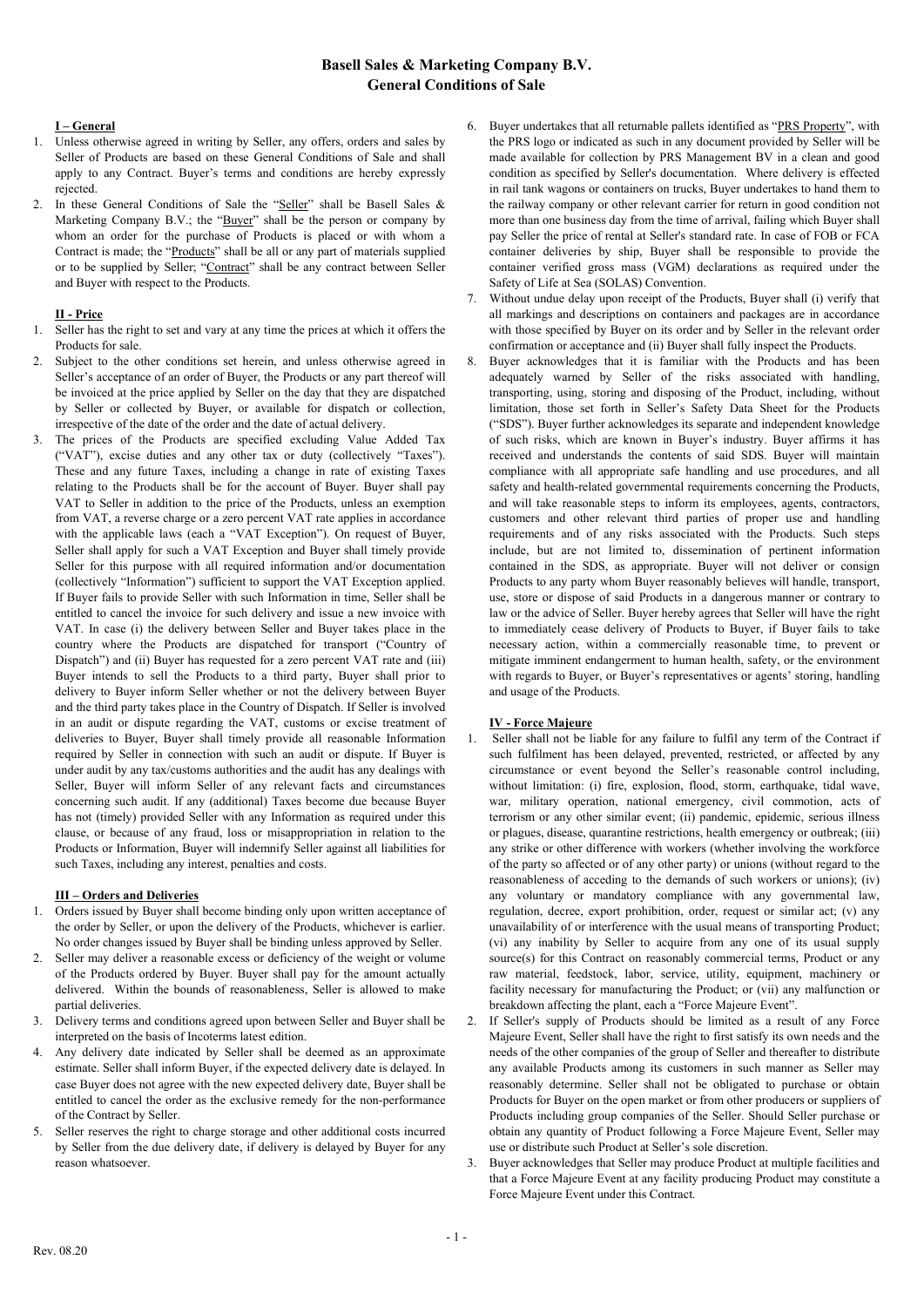# **Basell Sales & Marketing Company B.V. General Conditions of Sale**

4. If the delay resulting from a Force Majeure Event shall continue for more than thirty (30) days, either party shall be entitled, on written notice to the other party, to cancel the orders with respect to Products undelivered at the time of cancellation.

### **V - Payment**

- 1. Unless otherwise agreed, Buyer shall pay Seller the price of all Products delivered by Seller, without right of set-off or counter claim within thirty (30) days from the date of the invoice, which shall be the date of dispatch of the Products.
- 2. Seller's acceptance of partial payments of an invoice purported by Buyer to be in full shall not prejudice Seller's right to pursue the full payment of such invoice. In the event of late payment, Buyer shall be liable automatically and without any further action or formality being required, for the default statutory interest rate in force under the applicable law for commercial transactions between companies, from the due date until the date of payment.
- 3. If Buyer fails to pay Seller in accordance with the Contract, or if, in the reasonable opinion of Seller, the financial position of Buyer is impaired or unsatisfactory, Seller may, at its option and without prejudice to its other rights and remedies, (i) terminate the Contract with immediate effect by written notice to Buyer without any further action or formality being required, (ii) suspend or cancel deliveries until all indebtedness is paid in full, and/or (iii) deliver the Buyer on a cash in advance basis only.
- 4. Seller reserves the right to off-set any debt due from Buyer or any associated or subsidiary company of Buyer to Seller or to any associated or subsidiary company of Seller against any amount due to Buyer or any associated or subsidiary company of Buyer.

## **VI - Passing of Property**

- 1. The Products shall remain the property of Seller until the price has been paid in full.
- 2. In the event of late payments by Buyer, Seller is entitled to [repossess](http://www.dict.cc/englisch-deutsch/repossess.html) the Products owned by Seller at Buyer's expense.
- 3. For deliveries of Products to Buyer or Buyer's affiliates located in Germany the following provisions shall additionally apply:

Should Products delivered by Seller be processed by Buyer, Seller acquires co-ownership of the new item in proportion to the value of the Products to the value of the other materials used. If Products owned by Seller are processed or irreversibly mixed with an item belonging to Buyer and this is the main item, then Seller acquires co-ownership of the new item in proportion to the value of the Seller's item to the value of the main item. In such cases Buyer shall be the custodian. Buyer hereby assigns to Seller all claims resulting from the sale of any items to which Seller has property rights (if applicable, to the value of Seller's co-ownership of the items sold) to provide security. On demand of Seller, Buyer has to provide all necessary information on the stock level of items owned by Seller, the relevant claims assigned to Seller and to inform his customers about the assignment. If the value of securities exceeds the claims Seller has against Buyer by more than 10 per cent, Seller shall release securities to this extent on request of Buyer.

### **VII - Warranty and Limitation of Liability**

- 1. Seller warrants that the Products shall comply with Seller's commercial product specifications for the Products in question as applicable at the time of dispatch of the Products which are available upon request, except where Seller does not have a commercial product specification available for the Product in question, in which case Seller warrants that upon dispatch the Products shall comply with the specifications indicated on the relevant Certificate of Analysis. For avoidance of doubt, properties relating to the Products that may be contained in product stewardship bulletins, technical data sheets, safety data sheets or equivalent documents or on [www.lyb.com](http://www.lyb.com/) do not constitute commercial product specifications and are only intended for description purposes. Notwithstanding the foregoing, where Product is identified as developmental, sample, pilot, or test lot, or is sold after Seller has identified it as scrap, non-specification, off-specification, or the like, it is given or sold to the Buyer "as is", at Buyer's own risk, with no warranty whatsoever.
- 2. All other warranties or conditions as to quality, description or performance of the Products, statutory or otherwise, are excluded except insofar as such exclusion is not permitted by law. Warranties on merchantability, satisfactory quality, and fitness for purpose are hereby explicitly excluded even when a purpose is known. No such warranties are to be implied from the name or

description under which the Products are sold or from any advice or recommendations given by Seller, its employees or agents, or those of its affiliates.

- 3. Any complaints or claims of Buyer including, but not limited to, the quality of the Products shall be reported to Seller in writing within thirty (30) days after Buyer becomes aware or should have been aware of the reasons for the claims, and in any case within three (3) months after delivery of the Product. Any claims not made in accordance with the aforementioned requirements shall be deemed forever waived.
- 4. Subject to the other terms of these General Conditions of Sale and save in respect of liability which may not be limited under the law, Seller's and any of Seller's affiliates' total liability for any claim arising out of or in connection with the Contract shall not exceed the sales price of the Products concerned. Seller will not be liable for any indirect, incidental, special, consequential, or punitive cost, expense loss or damage as well as loss of production, loss of use, loss from business interruption, loss of profit, loss of business, loss of goodwill or reputation, or wasted expenditure (all whether direct, indirect or consequential).
- Any technical advice, assistance, testing or reports furnished by Seller or any of its employees, agents or affiliates to Buyer with respect to (i) the selection or use of the Products delivered to Buyer or (ii) the storing, handling or usage of Product ("Technical Assistance") shall be given and accepted at Buyer's sole risk. Seller shall have no liability whatsoever for the use of, or results obtained from, the Technical Assistance. Buyer shall indemnify Seller from and against any and all loss, damage or liability resulting from demands, claims, suits, or actions with regard to any action relating to the preparation and delivery of the Technical Assistance.
- 6. The limitation of liability and indemnity contained herein shall apply for the benefit of any employees, agents and other representatives of Seller.
- 7. Buyer explicitly affirms it has read and understood, and that it shall regularly consult and appraise itself of any changes to (i) the prohibited applications and/or end-uses given in Section 1 of the relevant SDS or, if no such information is included in the SDS, as identified as Applications Prohibited by LyondellBasell on [www.lyb.com](http://www.lyb.com/) ("Prohibited Applications") and (ii) the end-use applications identified as Applications Requiring LyondellBasell Approval on [www.lyb.com](http://www.lyb.com/) ("Restricted Applications") for the Products, both as may be amended from time to time. Buyer warrants that Product(s) will not, directly or indirectly, by Buyer or by any third party, be used in (i) Prohibited Applications, and in (ii) Restricted Applications without Seller's prior written approval for each specific Product or application. Buyer further warrants that to the extent Buyer received Seller's written approval as per the preceding sentence, it shall not use any Product in a Medical Application other than Products sold under the *Purell* brand name. Seller reserves the right to verify compliance with the foregoing and Buyer shall timely provide all reasonable information so required by Seller. Seller reserves the right to terminate the Contract, fully or partially, (i) in case of Buyer's use of a Product in a Prohibited Application, (ii) in case of Buyer's use of a Product in a Restricted Application without Seller's prior written approval, and/or (iii) if Buyer fails to (timely) provide Seller with the information requested pursuant to this paragraph.
- 8. Any and all indemnification obligations under any Contract will survive the cancellation, termination, completion, or expiration of such Contract.

#### **VIII – Compliance**

Buyer agrees to comply fully with all applicable laws, ordinances and regulations, including but not limited to, anti-bribery, export control, economic sanctions laws, and all hazardous materials transportation and hazardous communication standards for the safe labeling, handling and use of the Product. In the event that the Contract should at any time be in conflict with any legal requirements, then either party will have the right to terminate the Contract by notice to the other party.

#### **IX – Miscellaneous**

- 1. Buyer shall treat the Contract and any related business information provided by Seller confidential. Buyer will not use the trademarks of Seller without Seller's prior explicit written approval.
- 2. Seller shall have the right to assign, sell, or otherwise transfer at its sole discretion any Contract and all receivables, claims, related rights and security under, or relating to, any Contract to any third party. Buyer shall not be